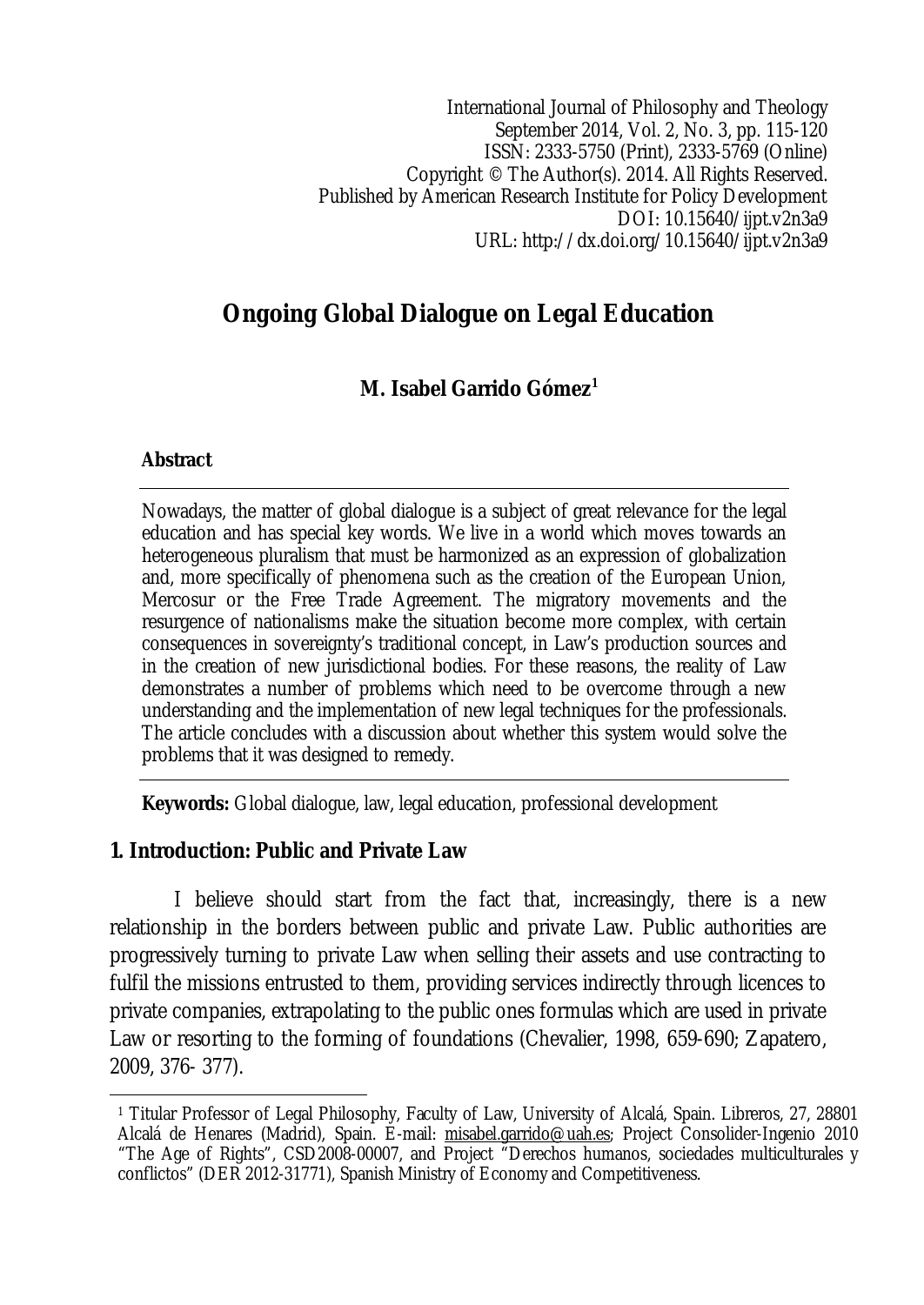Now, another good assumption is that of the trend towards americanization of the Law, explained because globalization is given impetus by the needs of the global economy and by the unequal distribution of power. There is dissemination of concepts, figures and practices coming from the United States of America (Shapiro, 1993, 37 ff.). Although also from this viewpoint, it is worth underlining that it comes from a restructuring of the international legal field, which has its origin basically in the practice of Law carried out by the large American legal firms and by the influence of American legal education on the elites of the Latin American States. But, if we go deeper into the matter in question, this idea of unification which is present in the legal dimension of globalization poses some questions: Do all countries have the political, social and cultural prerequisites to bring this harmonization to a successful conclusion? Can we talk of a genuine harmonization of Law, or rather that there is uniformity of the rules, but not the practice of application? And, in all the fields of Law, are all these tendencies carried out in the same manner? (López Ayllón, 2004, 90-91; Mittelman, 2000, 35 ff.).

## **2. The New Legal Codes**

Meanwhile, we should not overlook the part of the doctrine that advocates the unification of private Law, or in some cases harmonization, through the commercialization and generalization of commercial Law, claiming that its autonomy, which arose spontaneously when trade was carried out exclusively by traders belonging to the corporations, is anachronistic in a period in which acts of commerce are performed freely by all kinds of citizens. In addition, the growing uniformity of the economic environment in the globalized society means that contractual demands are today for all producers. The duality of Codes of private Law has numerous drawbacks because it brings repetitions which are useless, and complicates the application of the Law by stirring controversies with regard to the way in which its provisions have to be combined and, above all, regarding the delimitation of the acts and business which must come under civil or commercial jurisdiction. That, even scientifically, the division is negative because it damages the commercial Law, insofar as it isolates its institutions from the general theory of obligations; and it damages civil Law, by depriving it of the elements which might renew it, adapting it to the new circumstances (Flood, 1996, 169-214).

Nevertheless, what is true is that there are areas of civil Law which are and always have been inaccessible to commercial Law, such as the rights of personality, family relations and successions.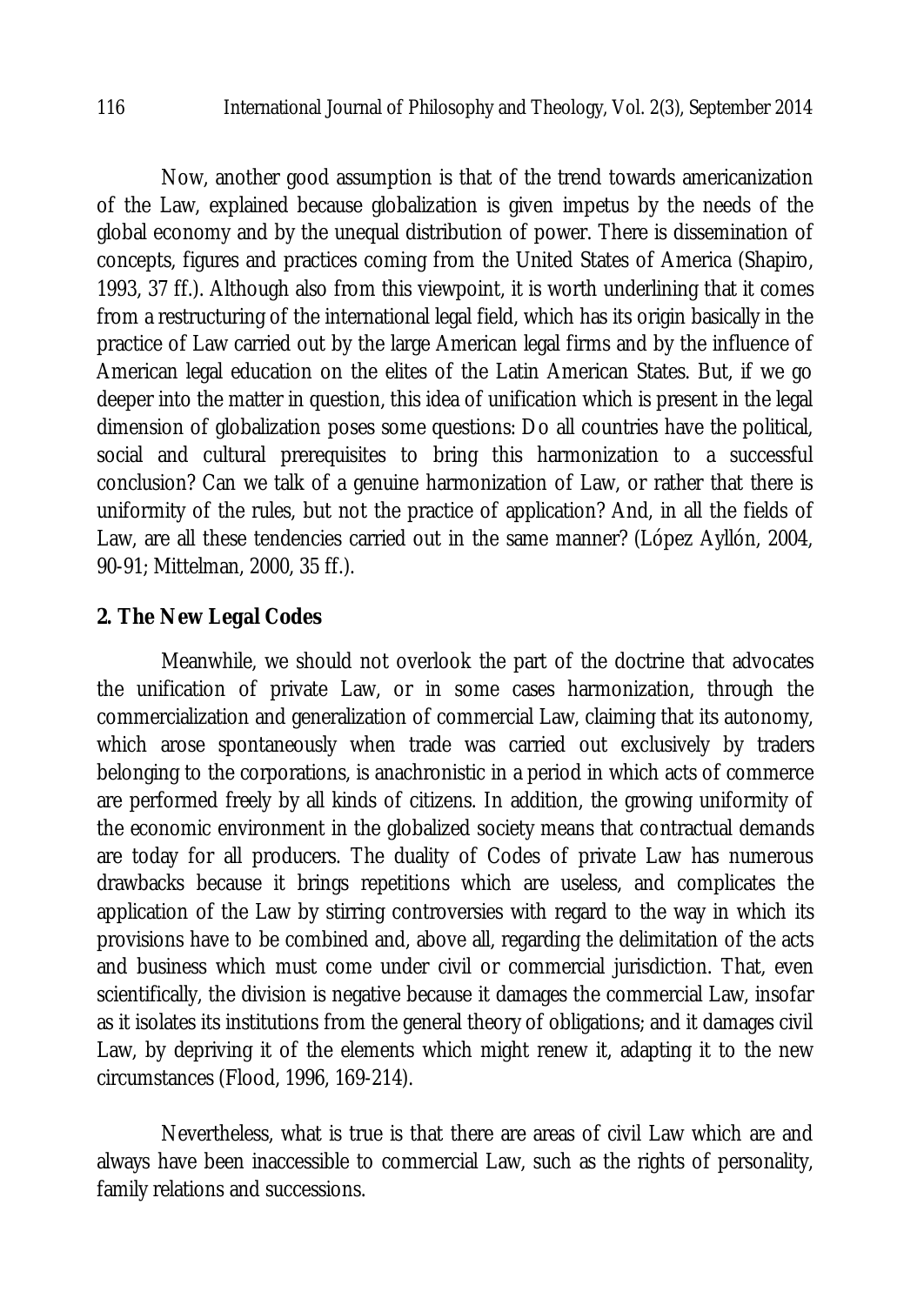Similarly, there are sectors such as bills of exchange, payment orders, cheques, societies with commercial form, insurance, banking, bearer industries and, in general, all those which require a company organization, which claims an autonomous treatment whether or not it is included in the commercial Code (Wiener, 1999, 18 ff.).

To solve the problems, a proposal expressed with a generalist sense which I consider of great interest is the one made by Günther, who estimates from an internal point of view that communications within the transnational network of pluralist interlegality have a reference in Law. This happens in relation to a formal and material legality oriented at human rights, containing elements of procedural legality in their democratic self-determination aspect. But the current legality does not correspond to that of modernity, becoming transformed into a sort of universal Code of free circulation.

In answer to the question of whether we are faced with fiction, what is true is that transnational legal communication displays some common fields, even despite the differences given by the different cultures. As far as the previously mentioned Code is concerned, in it there are other legal concepts, principles, rules and institutions. For example, Günther quotes the concept of rights assigned to the individual and exercised autonomously, duties complementary to these rights, secondary rules such as authorizations for the decision on primary rules, the concepts of culpable and objective responsibility, the elementary rules which are attached to them for the charge of conducts and their consequences for the physical and/or collective subjects, the principle of forecasting responsibilities and sanctions, the rules for distribution of the test between the actor and the respondent, the presumption of non-culpability, the institutionalization of the role of an impartial third party including the right to present resources against the decisions or the principle of the *audiatur et alter pars*, amongst others.

From the coordinate of internal Law, Günther talks of a universal Code of legality in transnational networks of experts of state and non-state actors, which require concretization in legitimate procedures of creation and application of the Law. But those mentioned previously are concepts, rules or principles of a formal nature.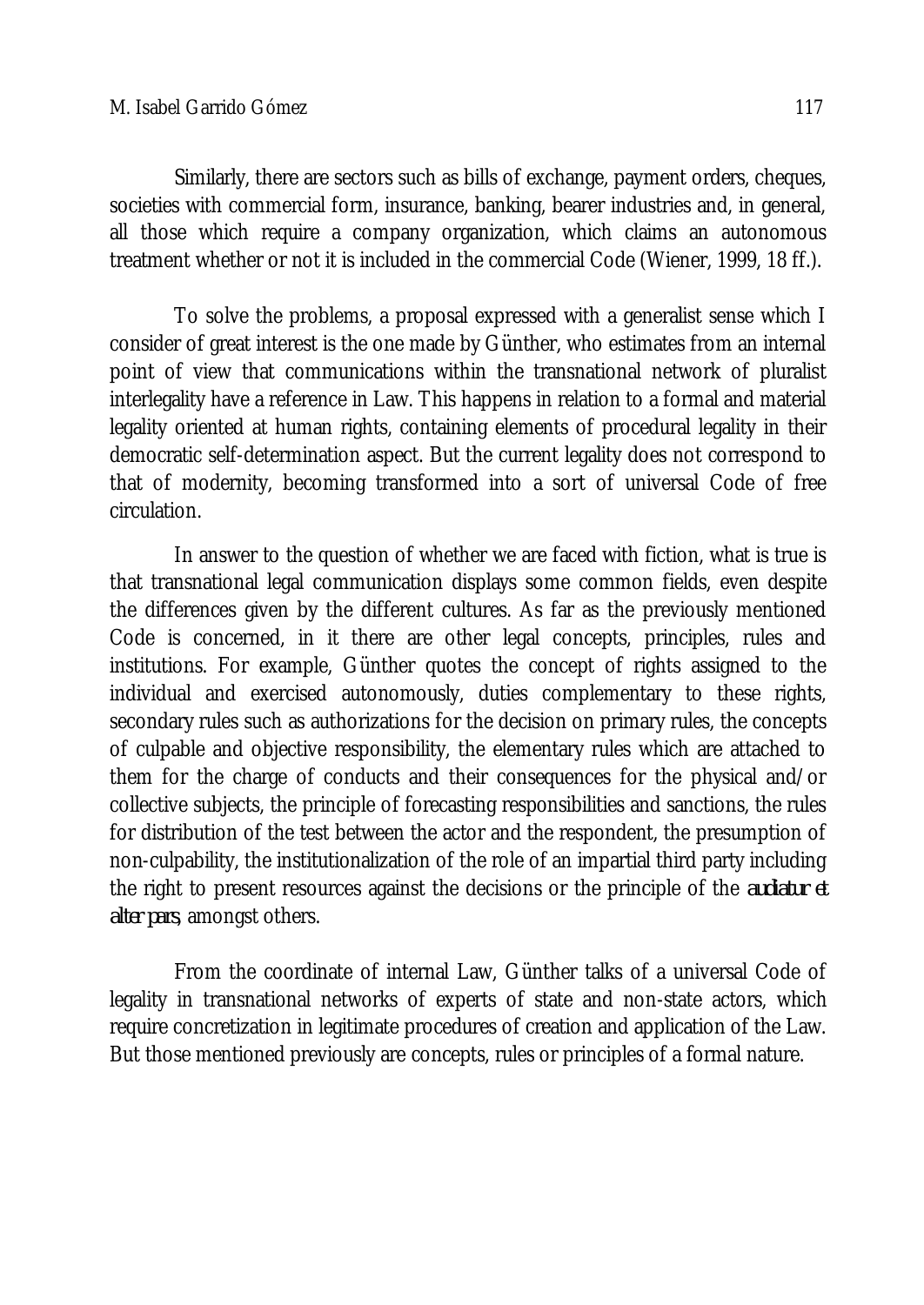The programme materials are basically human rights which, in turn, are linked to the formal concepts of subjective right, which is attributed to the individual to be exercised individually, as happens with the link in relation to ordinary positive Law and the supreme Law of the person (Günther, 2003, 229).

#### **3. Codes and Transnational Law, their Influence on the Legal Education**

However, even despite appearances, it must be clear that the existence of this procedural and material Code does not produce a generalization or a universal homogeneity of a transnational Law which arises. Its principal feature is that of nondetermination. Concrete determinations are established on the basis of a negotiation of the participants, and are valid both for the programme principles and for the material rules. The Code of legality always refers to this Code (Günther, 2003, 247- 248). In this line, the horizontal regulatory spaces have an effect on making the Law uniform and coincide with centralizing processes of policy or redistribution of power and the authority between different forces.

This harmonization must be carried out at the same time as the proliferation of the various regulatory orders and of the legal cultures dealt with previously. As intervening factors, there is evidence that the legal cultures have a historical resignation and, when it comes to taking on the global Law by means of the replacement of the national legal order, this does not mean the complete disappearance of the previous legal culture. Other factors are the resurgence or recognition of autonomous legal orders inside and outside national borders. Similarly, we need to point out the emergence of new international institutions and governmental and non-governmental bodies, courts, committees, etc, which contribute treaties, judgments, recommendations and opinions to the world legal panorama (Furger, 2001, 201-245; Hirst, 1997, 50 ff.; López Ayllón, 2004, 91-92).

However, I think that this should be understood from a context in which we understand the existence of a principle of constant change in the legal forms, and a minimum and essential unit must be used. From the comparison between the different models it is possible to extract the idea that a lack of regulation integrated by the relevance of a model from another cultural sphere is reconstructed on the basis of the displacement of the interest it might awaken, moving on to study sociologically the social constitution and the strategies of assimilation which belong to the context.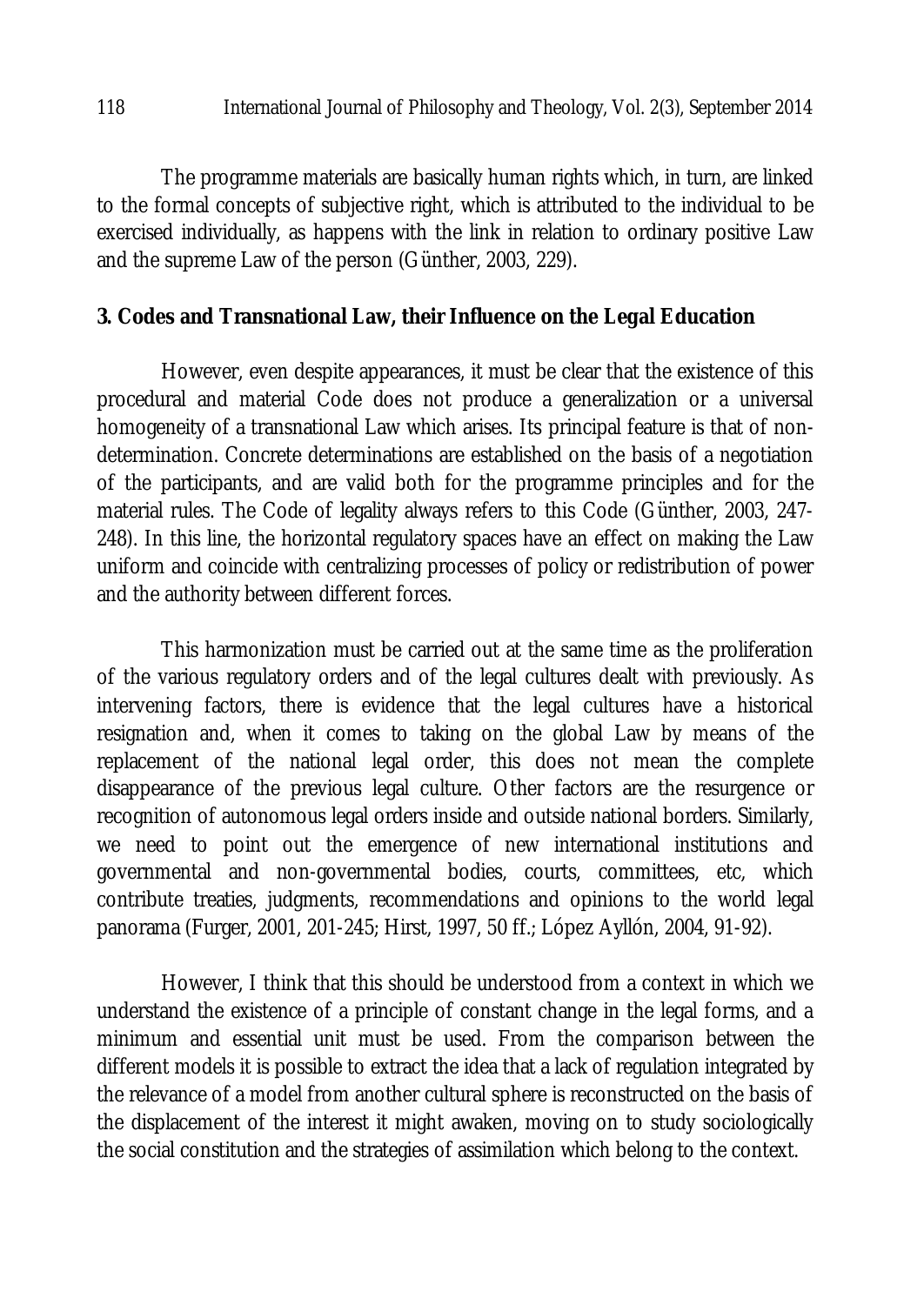From this perspective, at the bottom of the reception it can be seen that there is no dialogue or exchange. What was first seen as the reproduction of a legal model which was imported, is now taken as the original production reforming a legal form which is not its own. Nevertheless, the reception has to be contrasted with a new form which adopts the opposite solution consisting of determining above all else the historical originality of certain legal utterances (Serrano, 1991, 180 ff.; Wiener, 1999). So, the aspects which should be taken into account would be the differences in levels between the players involved, the type of objectives pursued, the instrumental variants and the degree of rationalization (Serrano, 1991, 198-199).

## **4. Conclusion**

The globalization of Law has two main regulatory dimensions: the degree to which the world is subject to a set of legal rules, and reference to the certainty that human relationships are governed by Law everywhere in the world. Legal rules undergo conversion into obsessive-compulsive rules and become a system that legitimates itself based on its inherently self-generating nature. In addition, the initial concept of legal relations and their components are transformed into a techno-legal order under the influence of a new technical focus. Thus, a new order emerges, characterized by the formation of networks that imply that the globalization of law must centre around commercial and Contract Law, Public Law, protecting human rights and also the growing importance of lawyers, together with the dissemination of contents and legal procedures. All three of these mean that the regulatory authority of the State with respect to these areas is unlimited, although States can decide whether to participate or else to withdraw. In this state of affairs, linear systematicity is forgotten in order to implement a circular system, surpassed by the specification of new concepts.

In this work, there is an interdisciplinary and plural concept of what the term globalization means. In particular, globalization presents a reference to a social, economic, cultural and demographic process from which Law cannot escape. From this perspective, and starting from the new relationship between the public and private spheres, what stand out are the relevance of deregulation as a reality and the need for the State to continue maintaining its functions, albeit renewed in accordance with the demands of the new scenario in which it operates. But the reality of Law demonstrates a number of problems which need to be overcome through a new understanding of globalization and the implementation of new legal techniques and formulations.